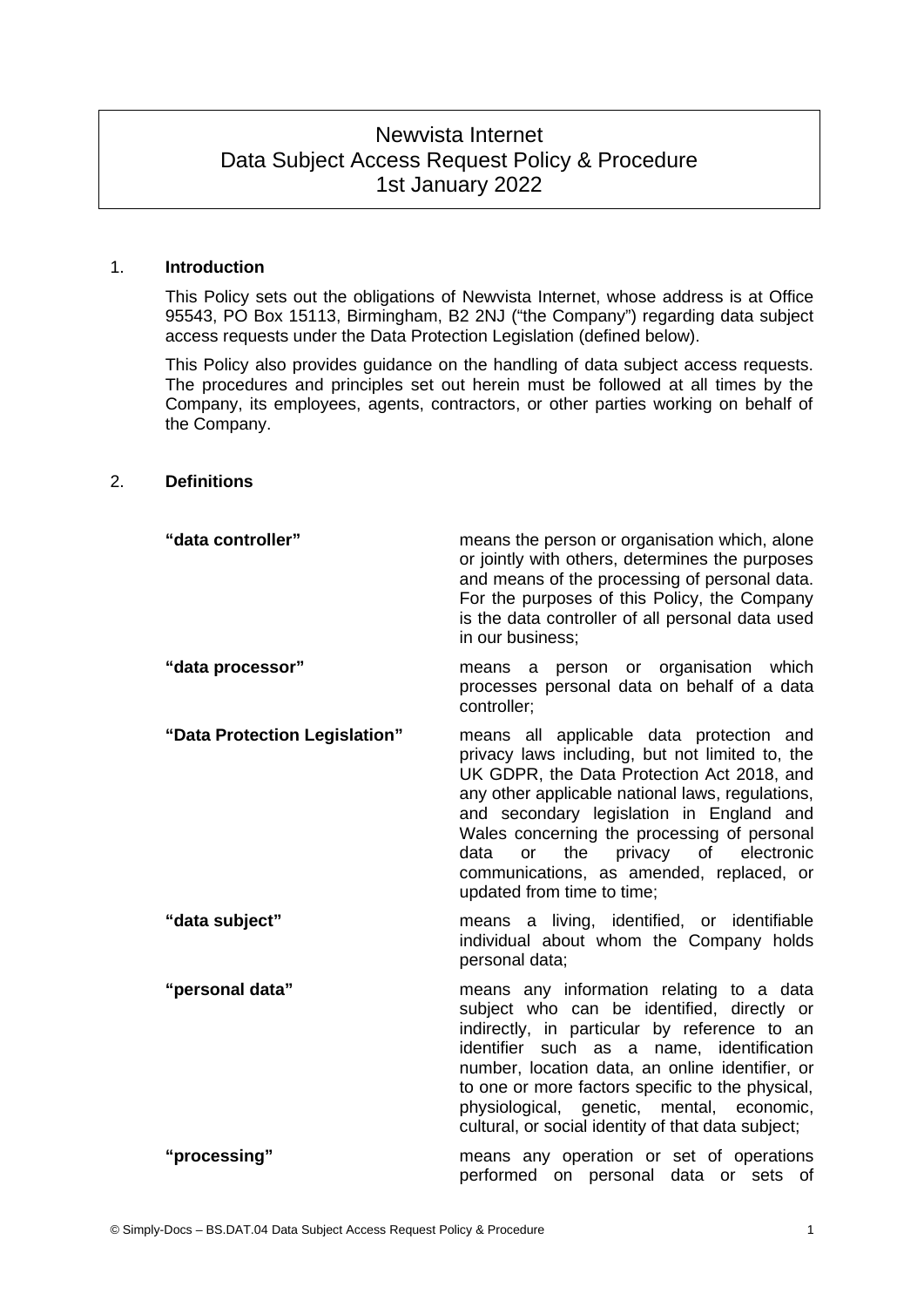personal data, whether or not by automated means, such as collection, recording, organisation, structuring, storage, adaptation or alteration, retrieval, consultation, use, disclosure by transmission, dissemination or otherwise making available, alignment or combination, restriction, erasure or destruction; and **"special category personal data"** means personal data revealing racial or ethnic

origin, political opinions, religious or philosophical beliefs, trade union membership, health, sexual life, sexual orientation, biometric, or genetic data.

#### 3. **Data Protection Officer & Scope of Policy**

- 3.1. The Company's Data Protection Officer is Guy Newell, email: info@newvista.co.uk. The Data Protection Officer is responsible for administering this Policy; for developing and implementing any applicable related policies (including those referred to in this Policy), procedures, and/or guidelines; for ensuring that all data subject access requests are handled in accordance with the Data Protection Legislation; and for ensuring that all employees, agents, contractors, or other parties working on behalf of the Company have an understanding of the Data Protection Legislation and their obligations under it as it applies to their job role(s).
- 3.2. The Company collects, holds, and processes personal data about customers, and business contacts. The Company is a 'data controller' for the purposes of the Data Protection Legislation.
- 3.3. The Company collects, holds, and processes personal data about the customers of its own customers. The Company is a 'data processor' for the purposes of the Data Protection Legislation.
- 3.4. Data subjects have rights with respect to their personal data under the Data Protection Legislation. This Policy deals specifically with the right of access (Article 15 of the UK GDPR). Data subjects have the right to find out whether the Company collects, holds, or processes personal data about them, the right to obtain a copy of any such data, and certain other supplementary information. The right of access is designed to help data subjects to understand how and why we use their data, and to check that we are doing so lawfully.
- 3.5. This Policy is an internal company policy designed to provide guidance on handling data subject access requests. It is not a data protection policy, privacy policy, privacy notice, or similar, and is not designed to be made available to third parties (including, but not limited to, data subjects). This Policy should, where appropriate, be read in conjunction with the Company's Data Protection Policy and Data Retention Policy.
- 3.6. Any questions relating to this Policy, the Company's collection, processing, or holding of personal data, or to the Data Protection Legislation should be referred to the Data Protection Officer.
- 3.7. Parts [1](#page-0-0) to [4](#page-2-1) and Parts [14](#page-8-1) to [16](#page-8-0) of this Policy apply to all staff and Parts [5](#page-2-0) to [13](#page-7-0) apply to staff authorised to handle data subject access requests.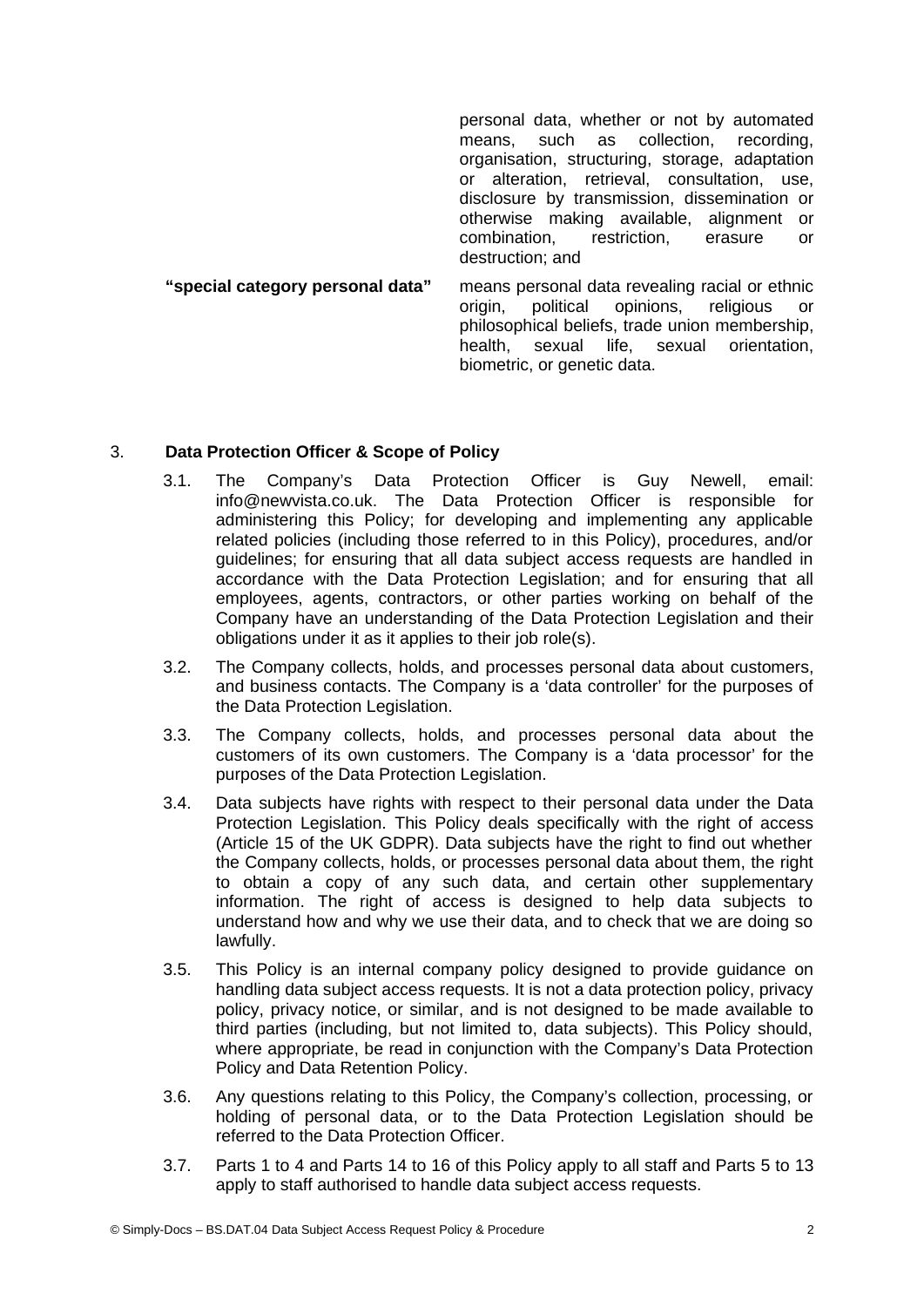# 4. **How to Recognise a Data Subject Access Request**

- <span id="page-2-1"></span>4.1. The Data Protection Legislation does not set out a particular format which a data subject access request (hereafter "SAR") must follow. A SAR may be made orally or in writing, to any part of the Company, and by any means of communication. A SAR does not need to use the words 'subject access request', 'data protection', 'personal data' or similar terms, or refer to Article 15 of the UK GDPR (or the EU GDPR). This means that anyone in the Company could receive a SAR and it may not be immediately obvious that a SAR has been received.
- 4.2. The Company provides a Subject Access Request Form, available from https://www.websites4gps.co.uk/data-protection/, to make it easier for data subjects to make a SAR and to make it easier for the Company to recognise the request; however, data subjects are under no obligation to use the form and care must be taken at all times to identify SARs made in other ways.
- 4.3. SARs may instead use more general terminology, using terms such as 'information' rather than 'personal data'. For example, a message sent to the Company via social media such as 'please provide details of all the information you have about me' will be a valid SAR and must be treated in the same way as a more formal communication using our SAR Form referring specifically to a 'subject access request' and data subjects' rights under the UK GDPR.
- 4.4. Individuals may make SARs on their own behalf. It is also possible to make an SAR via a third party:
	- 4.4.1 This may be a solicitor making a request on behalf of a client, or it may be one private individual making the request on behalf of another. This is permissible, but you must be satisfied that the individual making the request has the authority to act on behalf of the data subject concerned.
	- 4.4.2 In certain limited cases, an individual may not have the mental capacity to manage their own affairs. In these cases, the Mental Capacity Act 2005 enables a third party to make a SAR on behalf of that individual.
	- 4.4.3 Adults, such as parents or guardians, may make SARs on behalf of children. The right of access itself, however, remains the child's right. When dealing with a SAR about a child it is important to consider whether that child is mature enough to understand their rights. If so, a response directly to the child should be considered. It may, however, be permissible to allow the adult to exercise the child's right on the child's behalf if the child has given their authorisation, or if it is evident that doing so is in the child's best interests.
- 4.5. When a SAR is identified, or if a communication or request is received and you are in anyway unsure whether or not it is a SAR, it should be immediately forwarded to the Company's Data Protection Officer, info@newvista.co.uk as set out below in Part [5.](#page-2-0)

# 5. **What to do When a Subject Access Request is Received**

- <span id="page-2-0"></span>5.1. The Company has a limited timeframe within which to respond to a SAR, so it is important to act quickly.
- 5.2. Unless you are authorised to handle a SAR, it must be forwarded to the Data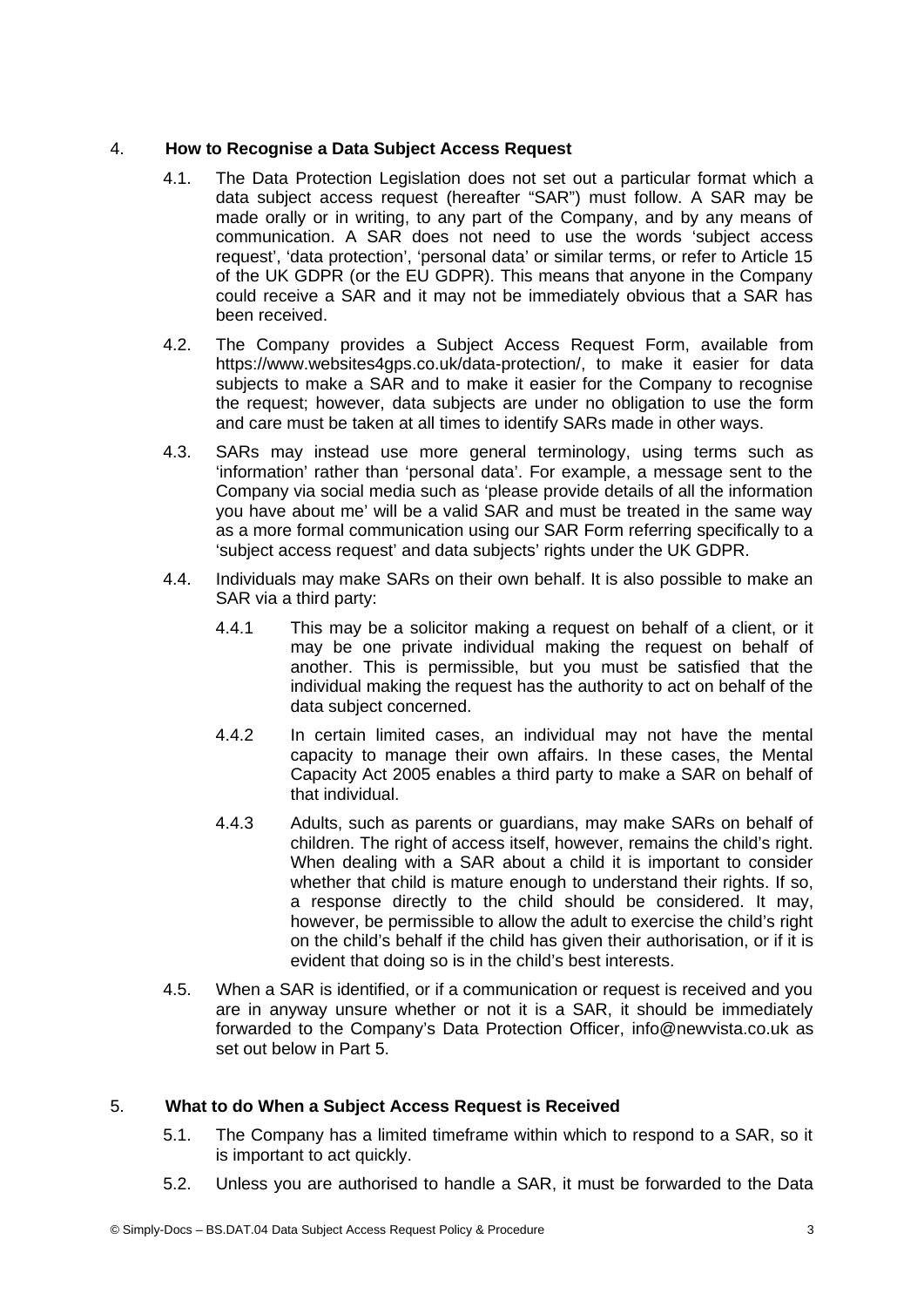Protection Officer immediately, as set out in this Part [5](#page-2-0). Please do not take any further action with respect to any SAR unless you are authorised to do so.

- 5.3. SARs may come in any form. This will determine how to forward the SAR to the appropriate member of staff:
	- 5.3.1 For SARs received by email or via social media, the message or a link, if appropriate must be forwarded immediately to the Company's Data Protection Officer, info@newvista.co.uk.
	- 5.3.2 For SARs received by post or in any other hardcopy form, the SAR should first be scanned and emailed immediately to the Company's Data Protection Officer, info@newvista.co.uk and the original sent to the same recipient using the most direct and secure means possible (e.g. in person, by courier if available, or by Royal Mail Special Delivery Guaranteed).
	- 5.3.3 For SARs made verbally, the name and contact details of the data subject should first be recorded before informing the data subject that the Company's Data Protection Officer will contact them for full details of their SAR. The data subject's details and any other information provided by the data subject should be emailed immediately to the Data Protection Officer info@newvista.co.uk, including details of the time and date on which the SAR was made.
- 5.4. The Company's Data Protection Officer should respond to you, confirming receipt of the SAR, within two business days of you sending it. If you do not receive a response within this period, you must contact them again to confirm receipt.

#### 6. **Responding to a Subject Access Request Part 1: Identifying Data Subjects and Clarifying Requests**

- 6.1. Before responding to a SAR, all reasonable steps must be taken to verify the identity of the individual making the request and, particularly if the Company is processing a large amount of personal data about them, to clarify their request (i.e. to specify the personal data or processing to which their SAR relates). Information requested for such purposes must be reasonable and proportionate. Individuals must not be asked to provide any more information than is reasonably necessary, nor can a request for clarification be used to narrow the scope of a SAR.
- <span id="page-3-1"></span>6.2. If additional information is required to confirm an individual's identity, the individual must be informed as soon as possible. If additional information is required, the time limit for responding to a SAR does not begin until that information is received.
- <span id="page-3-0"></span>6.3. If additional information is required to clarify the SAR, the individual must be informed as soon as possible. If such additional information is required, the time limit for responding to the SAR is paused until a response is received. The time limit is measured in whole days. If, therefore, a response is received on the same day, the time limit for response is unchanged. (Note also the possible extensions to the time limit explained in Part 8, below).
- 6.4. If a SAR is made by a third party on behalf of a data subject (see Part 4.4), the individual acting on behalf of the data subject must be required to provide sufficient evidence that they are authorised to act on the data subject's behalf.
- 6.5. Examples of information that may be requested to confirm an individual's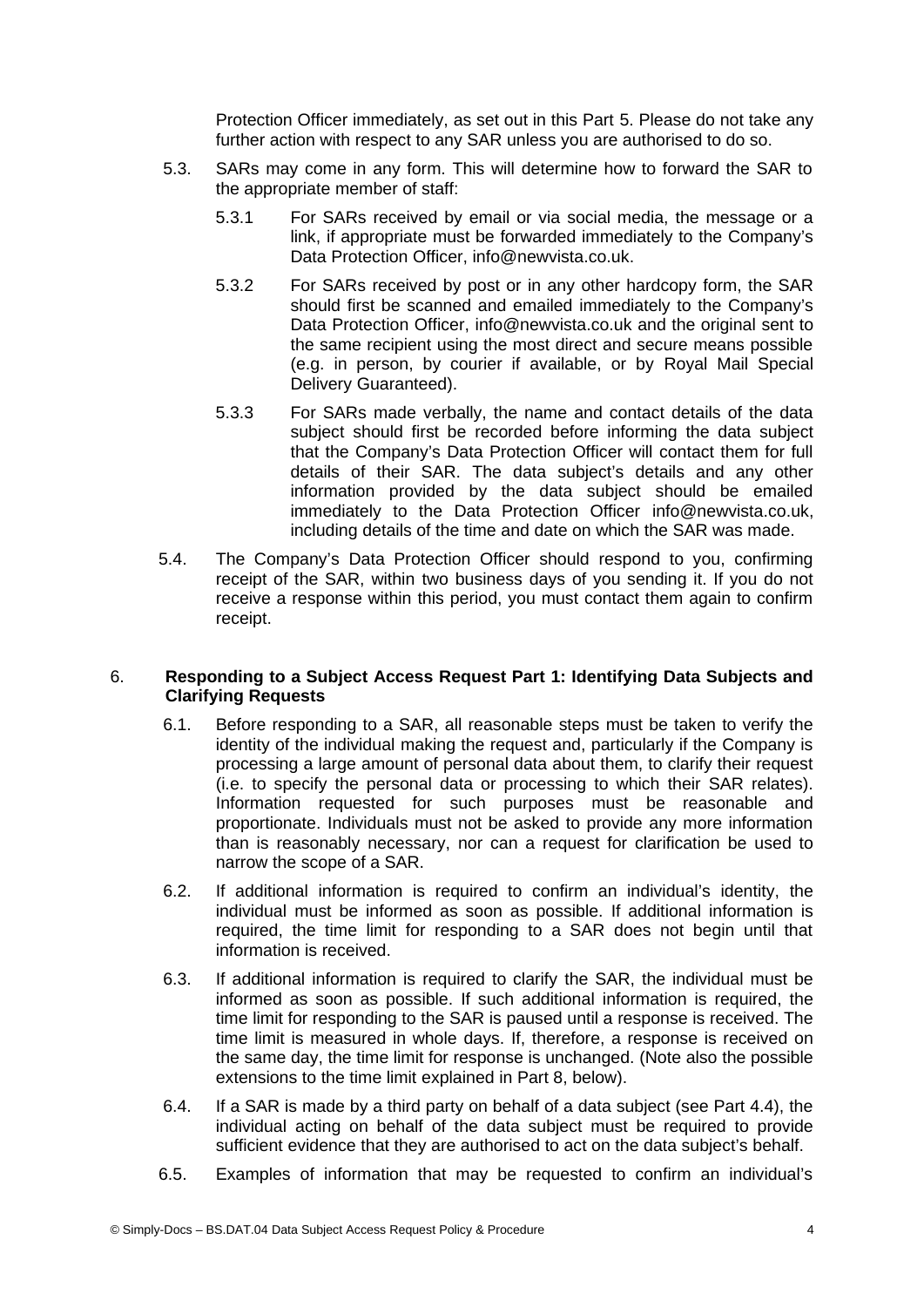identity include (note that formal identity documents should not be requested unless it is necessary to do so):

- 6.5.1 A copy of the individual's passport;
- 6.5.2 A copy of the individual's driving licence;
- 6.6. If, having requested additional information to verify an individual's identity, it is still not possible to do so (if, for example, the individual does not comply), the Company may refuse to comply with a SAR, as set out below in Part 11.
- 6.7. If, having requested additional information to clarify a SAR, the individual does not comply (e.g. does not respond, or refuses to provide further information), the Company must still endeavour to comply with the SAR by making reasonable searches for the personal data relating to the request. It will also generally be possible to provide some or all the supplementary information required by the Data Protection Legislation (see below in Part [9](#page-5-0)).
- 6.8. The Company does not retain personal data for the sole purpose of being able to respond to a potential SAR.

# 7. **Responding to a Subject Access Request Part 2: Fees**

- 7.1. Under normal circumstances, the Data Protection Legislation prohibits the charging of a fee for handling a SAR. The Company does not normally charge for SARs.
- <span id="page-4-1"></span>7.2. In limited cases, it is permissible to charge a 'reasonable fee' in order to cover the administrative costs of complying with a SAR if that SAR is 'manifestly unfounded', 'excessive', or if a data subject requests further copies of their data following the SAR. In certain cases, it may also be permissible to refuse to comply with a SAR, as set out in Part [11.1.2.](#page-7-1)
- 7.3. The following factors should be considered when calculating a reasonable fee:
	- 7.3.1 Administrative costs involved in:
		- 7.3.1.1) Assessing whether or not the Company is processing the data subject's information;
		- 7.3.1.2) Locating, retrieving, and extracting that information;
		- 7.3.1.3) Providing a copy of the information; and
		- 7.3.1.4) Sending the Company's response to the data subject.
	- 7.3.2 Specific costs to be considered include:
		- 7.3.2.1) Photocopying, printing, postage, and any other costs incurred when sending the information to the data subject;
		- 7.3.2.2) Equipment and supplies; and
		- 7.3.2.3) Staff time.

## 8. **Responding to a Subject Access Request Part 3: Time Limits**

- <span id="page-4-0"></span>8.1. Under normal circumstances, the Company must respond to a SAR 'without undue delay' and, at the latest, within one month of receipt. The date of receipt of all SARs must be recorded, along with the due date for response.
- 8.2. Under the Data Protection Legislation, the one-month period referred to in Part 8.1 begins on the calendar day  $-$  not business day  $-$  that the request is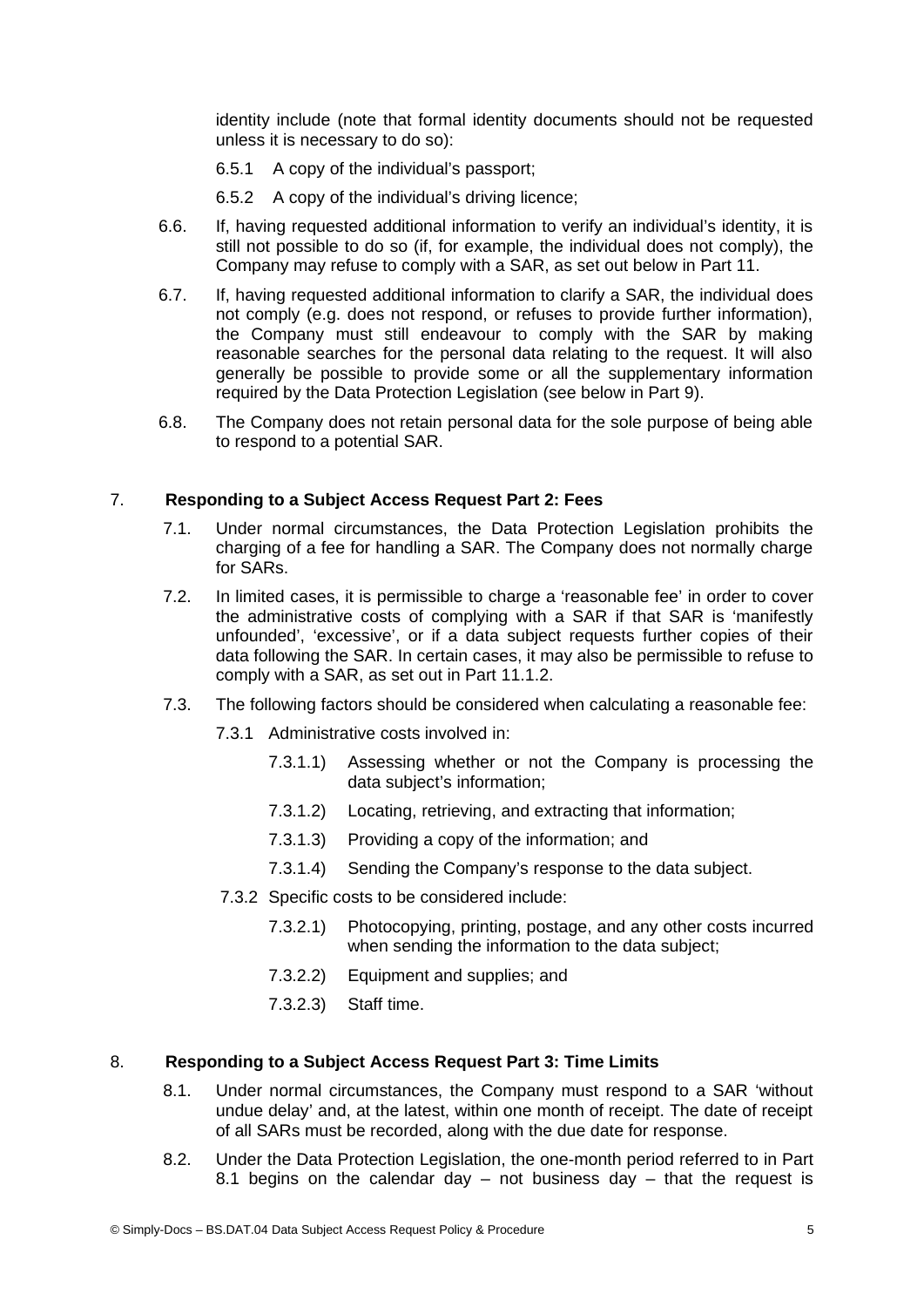received and ends on the corresponding calendar day in the following month (or, if the following month is shorter and does not have a corresponding day (e.g. January  $31^{st}$  to February  $28^{th}$ ), the last day of that month). Consequently, the time limit set by the Company for responding to SARs is 28 calendar days. If the last day of the time limit falls on a weekend or bank holiday, the time limit is extended to the next business day.

- 8.3. If additional information is required from the individual making the SAR to confirm an individual's identity, as under Part [6.2](#page-3-1), the time limit under Part [8.1](#page-4-0) begins on the day that such information is received.
- 8.4. If additional information is required from the individual making the SAR to clarify the SAR, as under part [6.3,](#page-3-0) the time limit under Part [8.1](#page-4-0) is paused until the information is received (unless the response is received on the same day, in which case the time limit is not affected).
- 8.5. If the SAR is complex, or if the same data subject makes a number of SARs, it is permissible to extend the time limit by up to two months. If such an extension is necessary, the data subject must be informed, in writing, of the reason(s) for the extension within the original one-month time limit.

#### 9. **Responding to a Subject Access Request Part 4: Information to be Provided**

- <span id="page-5-2"></span><span id="page-5-0"></span>9.1. Data subjects must be provided with the following information in response to a SAR:
	- 9.1.1 the purposes for which the Company collects, holds, and processes their personal data;
	- 9.1.2 the categories of personal data involved;
	- 9.1.3 the recipients or categories of recipient to whom the Company discloses their personal data;
	- 9.1.4 details of how long the Company retains their personal data or, if there is no fixed period, our criteria for determining how long it will be retained;
	- 9.1.5 details of the data subject's right to ask the Company to rectify or erase their personal data, or to restrict or object to our processing of it;
	- 9.1.6 details of the data subject's right to make a complaint to the ICO;
	- 9.1.7 if any of the personal data in question was not obtained from the data subject, details of the source of that data;
	- 9.1.8 if the Company carries out any automated decision-making (including profiling), details of that automated decision-making, including a meaningful explanation of the logic involved and the significance and envisaged consequences for the data subject (also see Part 9.2); and
	- 9.1.9 if the Company transfers their personal data to a third country or international organisation, details of the safeguards in place to protect that data.
- <span id="page-5-1"></span>9.2. In cases where a SAR relates to automated decision-making, the following shall apply:
	- 9.2.1 Where a SAR relates to the logic underlying an automated decision that has been taken with respect to important matters relating to the data subject, the data subject must be provided with an explanation of the logic involved, subject to the following conditions: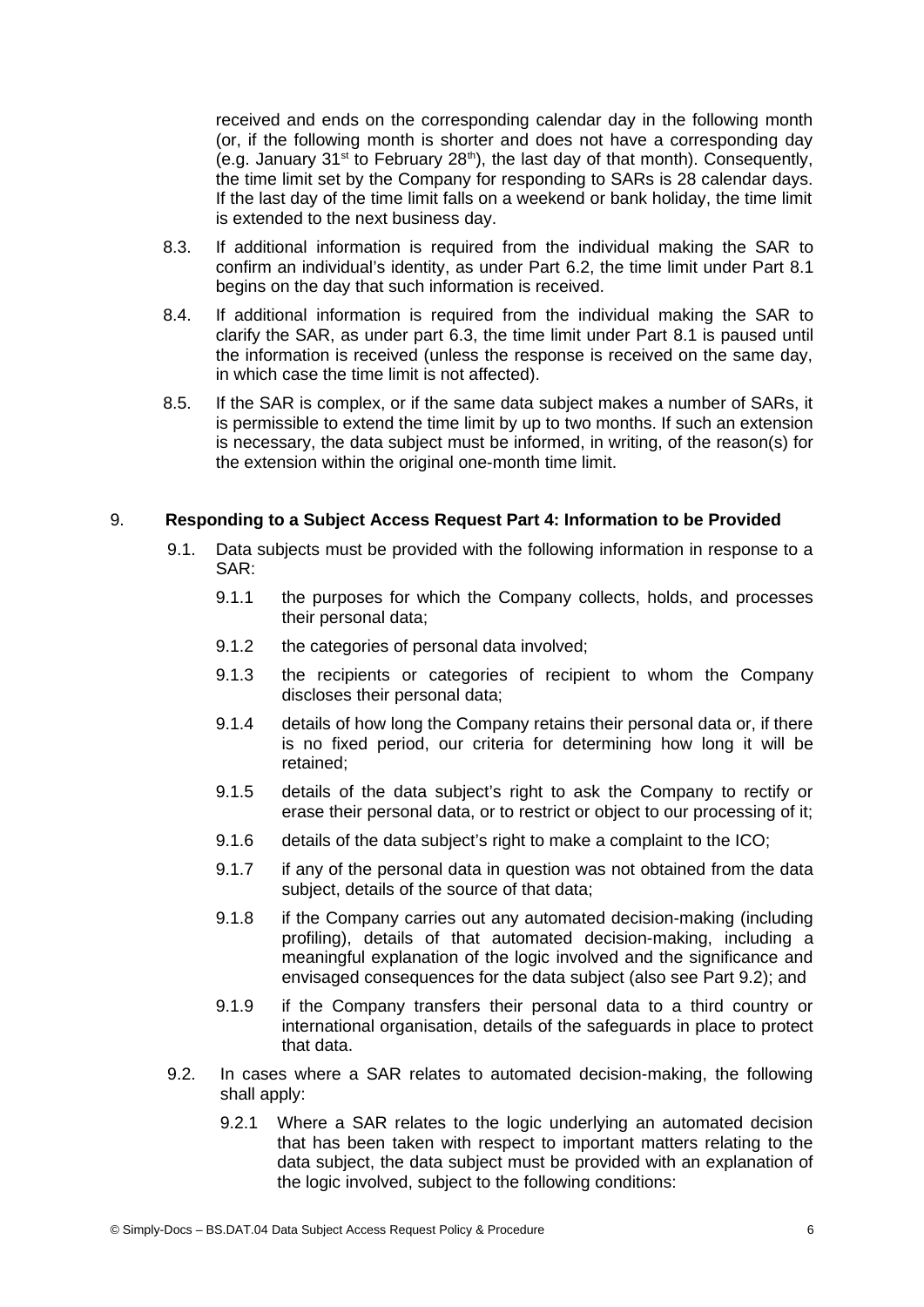- the decision-making process in question must be solely automated (i.e. there must be no human involvement in the process); and
- the information should be provided in such a way as to protect the Company's intellectual property rights and trade secrets.
- 9.2.2 The data subject may also request information related to the automated decision itself, they may seek to exercise the right to human intervention (i.e. for the Company to appoint a person to review the automated decision), to express their own point of view about the decision, and/or to contest it. If a data subject making a SAR seeks to exercise their rights with respect to automated decisions, the Company's Data Protection Officer shall handle the same in accordance with the Data Protection Legislation and Data Protection Policy.
- 9.3. The information set out in Parts [9.1](#page-5-2) and [9.2](#page-5-1) must be provided:
	- 9.3.1 in a concise, transparent, intelligible, and easily accessible form, using clear and plain language;
	- 9.3.2 in writing; and
	- 9.3.3 if the data subject has made the SAR electronically, in a commonlyused electronic format (unless the data subject requests otherwise).
- 9.4. It is important to note that data subjects are only entitled to access personal data that the Company holds about them. If information located in the process of responding to a SAR does not meet the definition of "personal data" (see Part 1), the Data Protection Legislation does not entitle the data subject to access it. In certain cases, it may be necessary to separate personal data from non-personal data when responding to a SAR.

# 10. **Responding to a Subject Access Request Part 5: Locating Information**

- 10.1. The Company holds personal data in the following locations and/or systems. It is important to identify the type(s) of personal data to which a SAR relates in order to search in the correct place:
	- a) B&P Interactive Ltd Secure Servers located in London UK;
	- b) Laptops and Servers located at the company address;
	- c) Filing cabinets located at the company address;
	- d) Electronic backups located at the company address;
	- e) Offsite electronic backups located off site in Stafford;
- 10.2. The Data Protection Legislation requires the Company to make 'reasonable efforts' to find and retrieve personal data in response to a SAR. The right of access is not limited to that information which is easy to find.

#### 11. **Refusing to Respond to a Subject Access Request**

- 11.1. In certain cases, it is permissible for the Company to refuse to comply with a SAR:
	- 11.1.1 if it is not possible to identify the individual making the SAR after requesting additional verification under Part 6.2; or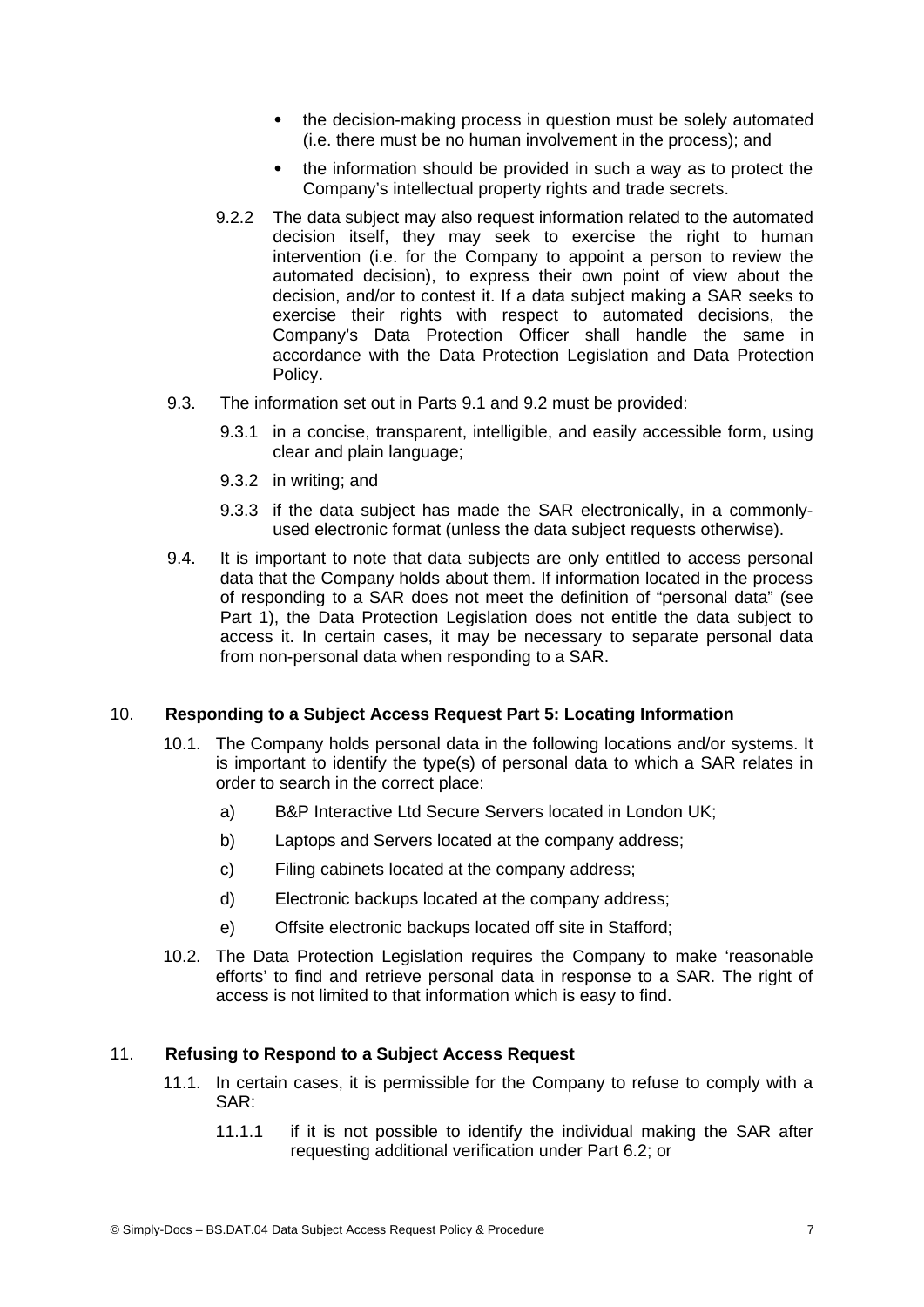- <span id="page-7-1"></span>11.1.2 if the request is 'manifestly unfounded' or 'manifestly excessive', taking into account a range of factors including (but not limited to) whether the request is repetitive in nature, the nature of the information requested, the context of the request, and the relationship between the Company and the individual making the request. In such cases, it is also possible to request a 'reasonable fee' to handle it, as set out in Part [7.2.](#page-4-1)
- 11.2. If either of the above grounds applies, the Company's refusal to comply with the SAR must be justified and an explanation must be provided to the individual making the SAR within one calendar month after receiving the SAR. The individual must also be informed of their right to complain to the ICO and of the possibility of seeking a judicial remedy.
- 11.3. Certain exemptions to the right of access are also included in the Data Protection Legislation. Please refer to Part [12](#page-7-2) for more information.

# 12. **Exemptions to the Right of Access**

- <span id="page-7-2"></span>12.1. The Data Protection Legislation provides a number of exemptions which apply to SARs and therefore justify the Company refusing to comply with a SAR. Those most likely to be applicable within the Company are situations in which the personal data in question is:
	- 12.1.1 subject to legal or litigation privilege; or
	- 12.1.2 purely personal or exists for a household activity; or
	- 12.1.3 a reference given (or to be given) in confidence for purposes of employment, training, or education; or
	- 12.1.4 is processed for management forecasting or management planning purposes in relation to a business or other activity (but only to the extent that complying with the SAR would prejudice the conduct of the business or activity); or
	- 12.1.5 consists of records of intentions with respect to negotiations between employer and employee (but only to the extent that complying with the SAR would prejudice such negotiations); or
	- 12.1.6 contains personal data concerning a third party; or
	- 12.1.7 is of a type likely to prejudice the prevention or detection of a crime, or the apprehension or prosecution of offenders if it is disclosed.
- 12.2. Additional exemptions relate to more specific (and generally public) matters such as national security. If any concerns or questions arise with respect to exemptions which may or may not apply during the process of handling a SAR (including, but not limited to those set out above), those questions should be referred to the Company's Data Protection Officer and/or to the ICO.

# 13. **Erasure or Disposal of Personal Data**

- <span id="page-7-0"></span>13.1. If any personal data relevant to a SAR is amended, deleted, or otherwise disposed of between the time at which a SAR is received and the time at which a response is made, the Company is able to take this into account in our response provided that amendment, deletion, or disposal would have been made irrespective of our receipt of the SAR in question.
- 13.2. The Right of Access does not, therefore, prevent the Company from managing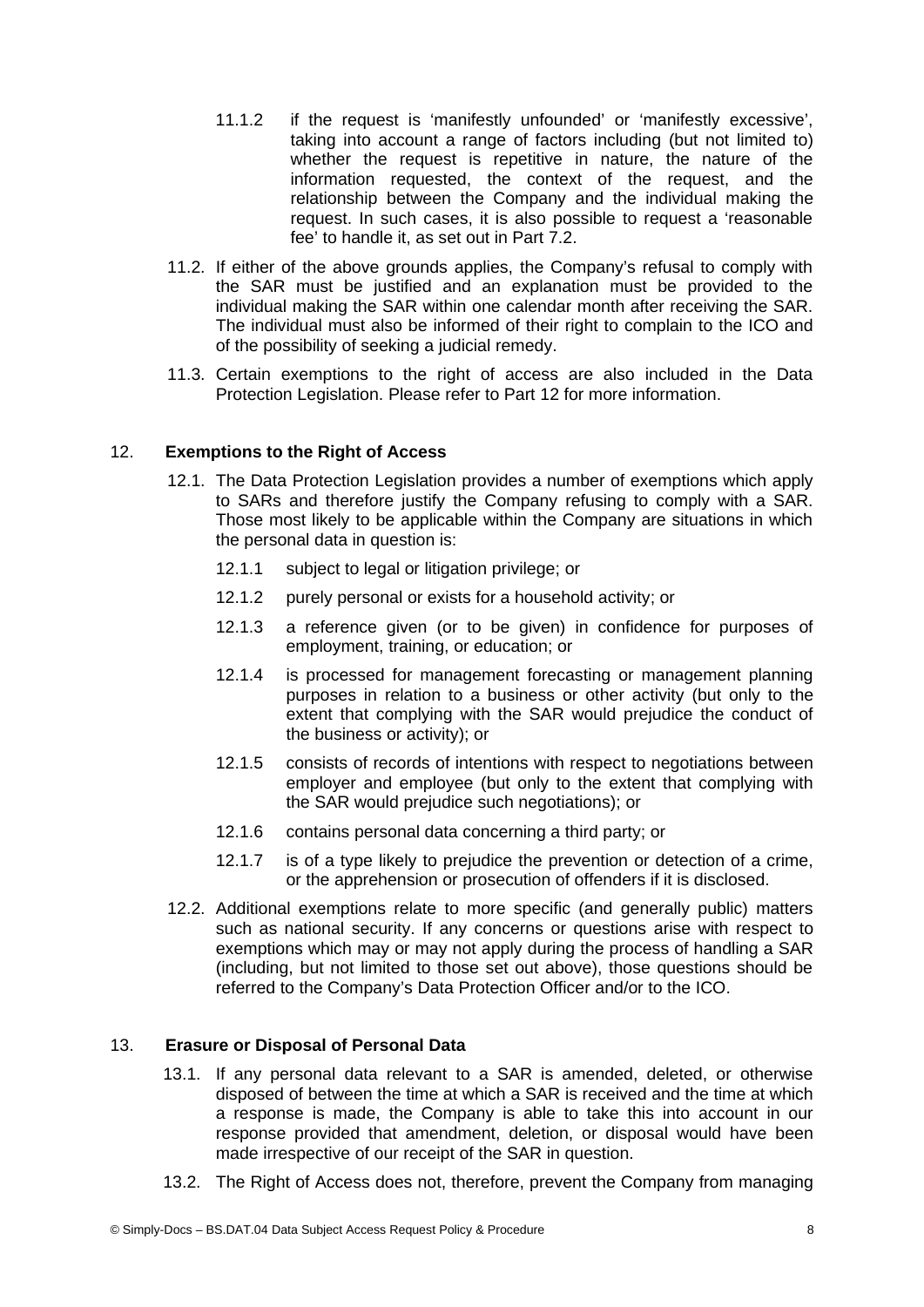personal data in accordance with normal procedures, in particular those set out in our Data Protection Policy and Data Retention Policy. It is not, however, permissible to amend, delete, or otherwise dispose of data as an alternative to complying with a SAR.

# 14. **Failure to Comply with this Policy**

- <span id="page-8-1"></span>14.1. Compliance with the Data Protection Legislation is of vital importance to the Company. If we fail to comply with a SAR within the required time limit or fail to provide a data subject with access to the personal data that we hold about them, we will be in breach of our obligations under the Data Protection Legislation.
- 14.2. Failing to comply with the Data Protection Legislation may put the data subject at risk. It may also result in the following consequences for the Company:
	- 14.2.1 the data subject reporting the Company to the ICO, resulting in an investigation by the ICO;
	- 14.2.2 enforcement action taken against the Company which may result in civil and/or criminal sanctions for the Company and, in certain cases, the individual responsible for the breach;
	- 14.2.3 if the data subject has suffered damage and/or distress as a result of the Company's breach, the data subject may seek further legal remedies such as damages against the Company; and
	- 14.2.4 a court may order the Company to comply with the SAR in any event if the Company is found to have failed in its compliance with the Data Protection Legislation.
- 14.3. Failure by any member of staff to comply with this Policy may result in disciplinary action which may include dismissal for gross misconduct.

#### 15. **Policy Review**

This Policy will be reviewed on a yearly basis. The Company's Data Protection Officer shall be responsible for reviewing this Policy.

# 16. **Implementation of Policy**

<span id="page-8-0"></span>This Policy shall be deemed effective as of 1st January 2022. No part of this Policy shall have retroactive effect and shall thus apply only to matters occurring on or after this date.